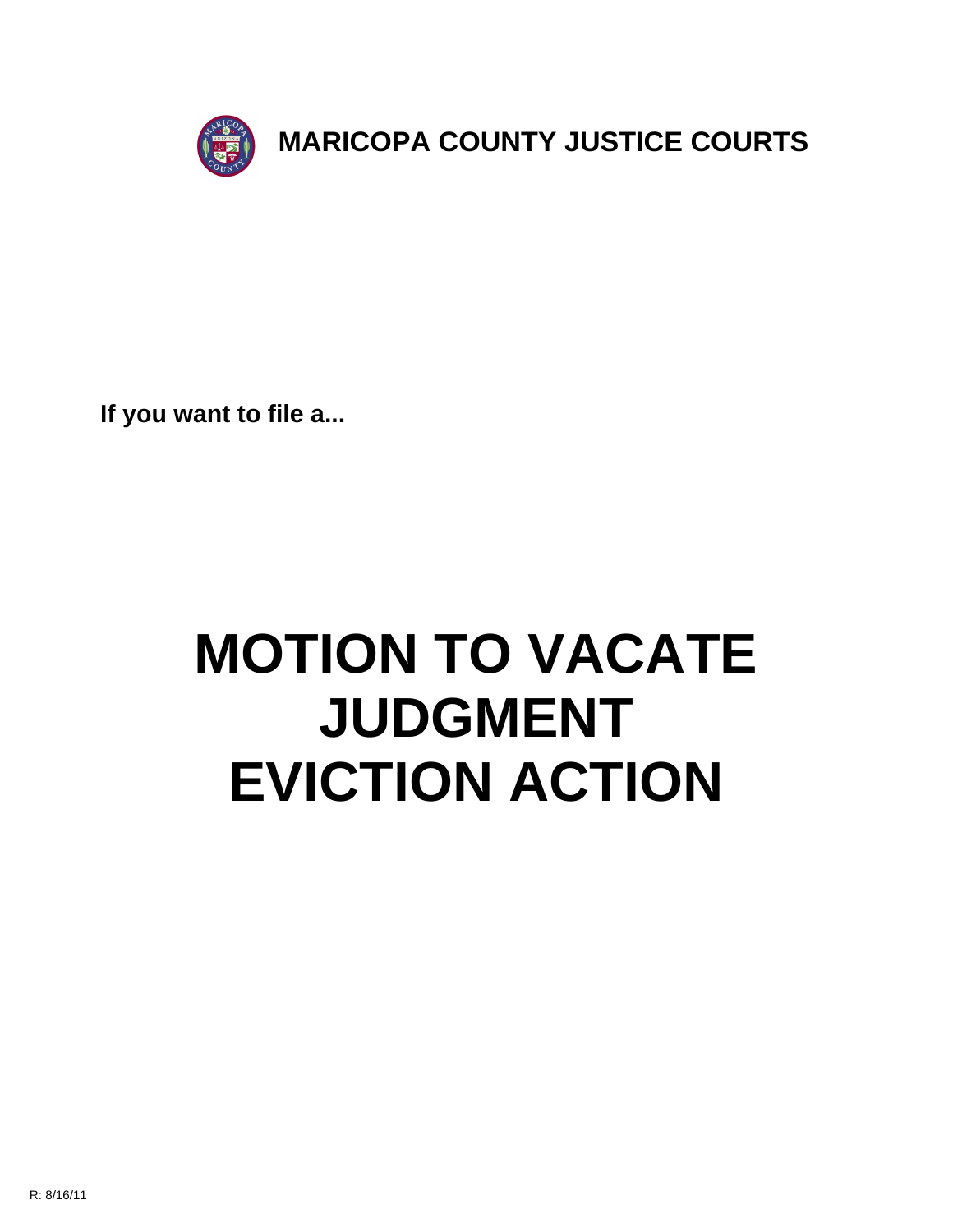

**MARICOPA COUNTY JUSTICE COURTS**

**A MOTION TO VACATE JUDGMENT** can be filed by either party to vacate a default judgment or a judgment following a hearing or trial. If the time to appeal the judgment has expired, the Motion to Vacate Judgment must be served on the other party in the same manner as if serving a summons and complaint and proof of service must be filed with the court. If the time to appeal the judgment has not expired the Motion to Vacate Judgment may be served by first class mail.

An appeal cannot be taken from a default judgment. If you want your case reviewed by the Superior Court you must first file a **Motion to Vacate Judgment**. Any appeal will then be based on the court ruling on the Motion.

#### **If this is your first filing in the case, you will be required to pay an answer fee.**

The opposing party has TEN (10) days (or the expedited time set by the court) after service of this motion to file a written response. If no response is received, the court will consider the motion and will enter an Order.

**If you want to stay enforcement of the judgment** you must post a supersedeas bond. The stay becomes effective when the bond is posted. The supersedeas bond will be set by the court.

#### **Please STOP...**

If there has not yet been a judgment rendered from the court.

#### **Please PROCEED...**

If you want to court to vacate the judgment rendered.

#### **FORMS Needed:**

Motion to Vacate Judgment form

#### **INSTRUCTIONS**

- 1. [Complete the form and make cop](http://justicecourts.maricopa.gov/)ies. The court will require the original form. You may wish to have a copy and you will need a copy for the other party (parties) in the case.
- 2. File the forms with the court clerk and pay the fee, if applicable.
- 3. Serve the copy on the other party (parties). May be served by first class mail if the time to appeal the judgment has not expired. If the time to appeal has expired, the other party must be served in the manner provided for service of summons in Rule 4, 4.1 or 4.2 Rules of Civil Procedure. Generally, a licensed process server may be used.

#### **IT IS IMPORTANT THAT ALL PARTIES KEEP THE COURT APPRISED OF ANY CHANGE IN ADDRESS A NOTICE OF CHANGE OF ADDRESS** form must be filed with the court when a party changes their address.

Visit us at http://justicecourts.maricopa.gov/ for additional filing information and online forms.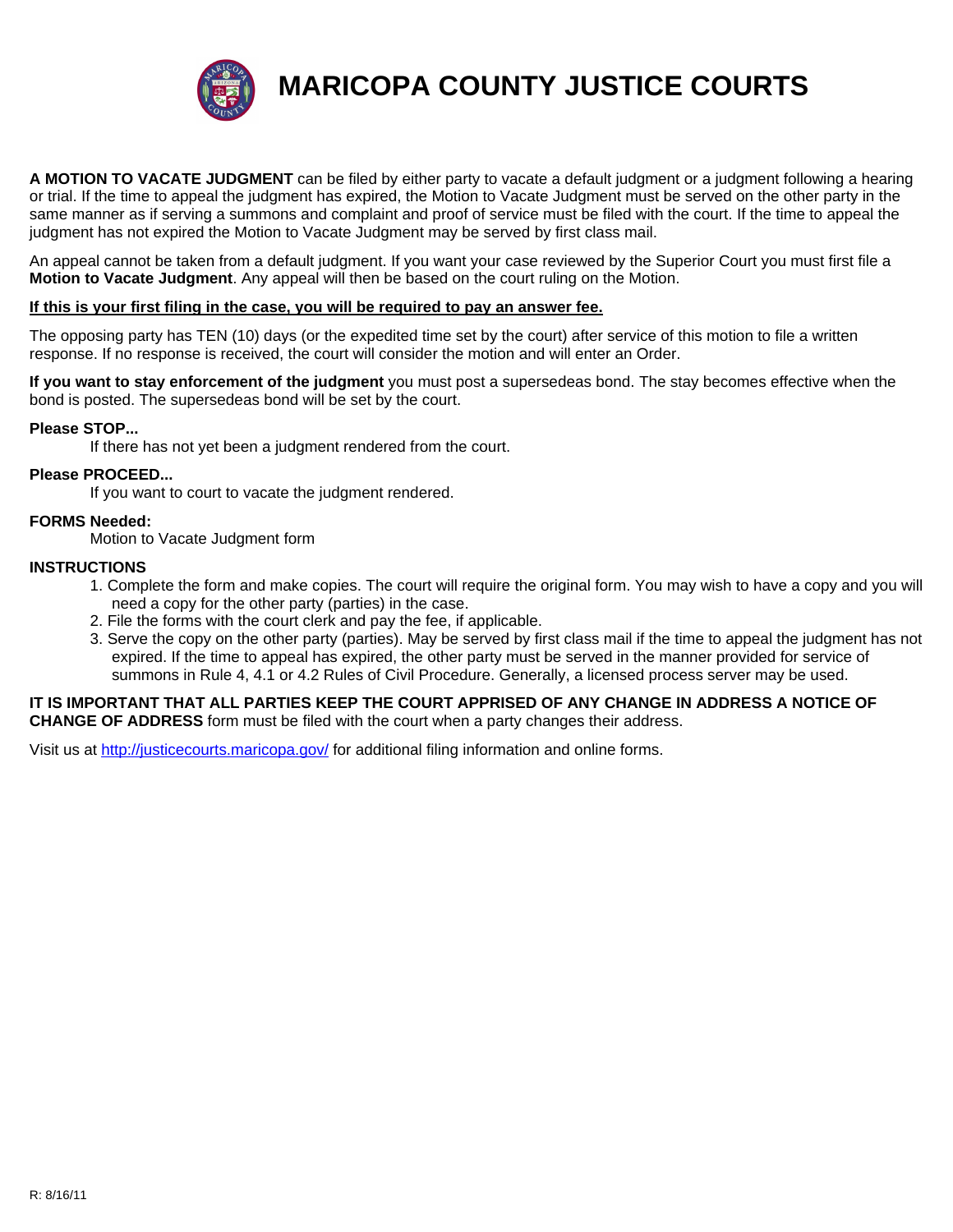

# **Maricopa County Justice Courts, Arizona**

|                                                                            |                                                                       | <b>CASE NUMBER:</b>                                                                                                                                                                      |                       |
|----------------------------------------------------------------------------|-----------------------------------------------------------------------|------------------------------------------------------------------------------------------------------------------------------------------------------------------------------------------|-----------------------|
| Plaintiff(s) Name / Address / Email / Phone                                |                                                                       | Defendant(s) Name / Address / Email / Phone                                                                                                                                              |                       |
|                                                                            |                                                                       |                                                                                                                                                                                          |                       |
| Attorney for Plaintiff(s) Name / Address / Email / Phone                   |                                                                       | Attorney for Defendant(s) Name / Address / Email / Phone                                                                                                                                 |                       |
|                                                                            |                                                                       | <b>MOTION to SET ASIDE / VACATE JUDGMENT</b>                                                                                                                                             | <b>JCRCP Rule 141</b> |
|                                                                            |                                                                       | $\Box$ BY AGREEMENT<br><b>POSSESSION OF PROPERTY AFFECTED</b><br>You have the right to file a written response to this Motion within ten (10) judicial days from the date this Motion is |                       |
|                                                                            |                                                                       |                                                                                                                                                                                          |                       |
|                                                                            |                                                                       |                                                                                                                                                                                          |                       |
|                                                                            |                                                                       |                                                                                                                                                                                          |                       |
| I would like the court to:<br><b>Statement of Facts:</b><br>Legal Support: | On penalty of perjury I state that the foregoing is true and correct. |                                                                                                                                                                                          |                       |
| Date : $\overline{\phantom{a}}$                                            | Plaintiff                                                             | Defendant                                                                                                                                                                                |                       |
|                                                                            |                                                                       |                                                                                                                                                                                          |                       |
| Date $:=$                                                                  | Plaintiff                                                             | Defendant                                                                                                                                                                                |                       |
| Judgment signed:                                                           |                                                                       | I CERTIFY that a copy of this document has been or will be mailed on                                                                                                                     | to:                   |
| Plaintiff at the above address                                             |                                                                       | Plaintiff's attorney<br>$\Box$ Defendant at the above address                                                                                                                            | Defendant's attorney  |

**NOTICE TO MOVING PARTY:** *If the time to appeal the Judgment has expired, service by process server or service by any other methods of service provided for service of Summons in JCRCP Rule 113 is required. Proof of service must be filed with the court, without proof of service or a response from the opposing party, the Court may deny your Motion.*

**NOTICE TO RESPONDENT:** *You have ten (10) judicial days after service of this Motion to file a written response, if you wish to do so. If no response is given, the Court will consider the relief requested and will enter an order without hearing any objection(s) you may have.*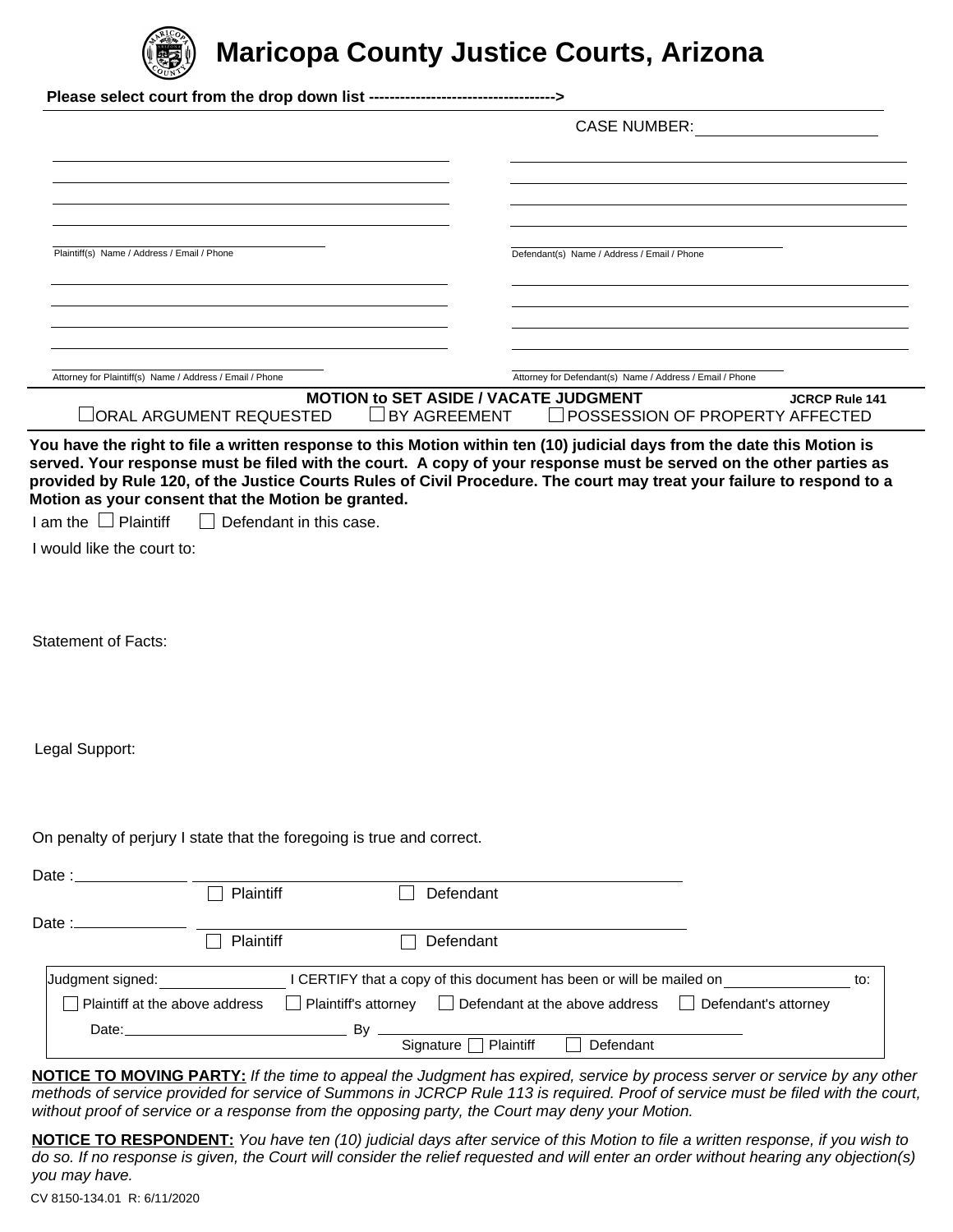

## **Maricopa County Justice Courts**

**INSTRUCTIONS for FILING and SERVING a MOTION to SET ASIDE / VACATE JUDGMENT** 

*CIVIL EVICTION ACTION / SPECIAL DETAINER SMALL CLAIMS*

#### **Filing with the Court:**

- Complete the Motion form. Explain why you failed to appear and the legal reason why the Judgment should be set aside / vacated.
- Sign the motion form.
- Return the completed form along with any supporting documentation to the court clerk and pay the appropriate filing fee (if applicable).
- If you need additional space to write please use a second page, do not write on the back of the Motion form.

#### **Serving the other party**:

- The other party must be served with a copy of the motion and any supporting documentation you submitted to the court.
	- **By first class mail:** (does not apply to Small Claims) If the time to appeal the judgment has not expired (fourteen (14) days for a Civil
		- Case, and five (5) days for an Eviction Action) the other party may be served by first class mail.
	- **By process service:** If the time to appeal the judgment has expired, (more than fourteen (14) days for a Civil Case, and more than five (5)

 days for an Eviction Action) the other party must be served in the manner provided for Service of Summons in JCRCP, Rule 120. Generally a licensed process server is used to serve court papers.

 • Proof of service must be filed with the court. Your process server is required to file an affidavit with the court stating the date, the time, where and upon who service was made and to provide you with a copy of the certificate / affidavit of service.

#### **What the other party may do:**

 • The opposing party has ten (10) judicial days after service of the motion (or within the time fixed by the Judge) to file a written response. Any response filed must also be served upon you by first class mail. If the opposing party does not file a written response the court will consider the relief requested and enter an appropriate order.

#### **You may Reply to the opposing parties Response:**

- You will have five (5) judicial days to file a Reply but it is not mandatory to do so. The court will still consider you Motion without a Reply.
- You must file the original with the Court and mail a copy to the other party.

#### **What the court may do:**

- The court will consider your request and any supporting documentation offered and the opposing party's response, if any.
- The court will rule on the motion without a hearing or will set the matter for hearing and oral argument. If a hearing is set the court will notice all parties of the hearing date and you must appear and be prepared to present your argument to the court as to why the judgment should (or should not) be vacated or modified as requested.
- The court will mail a copy of its ruling to all parties.